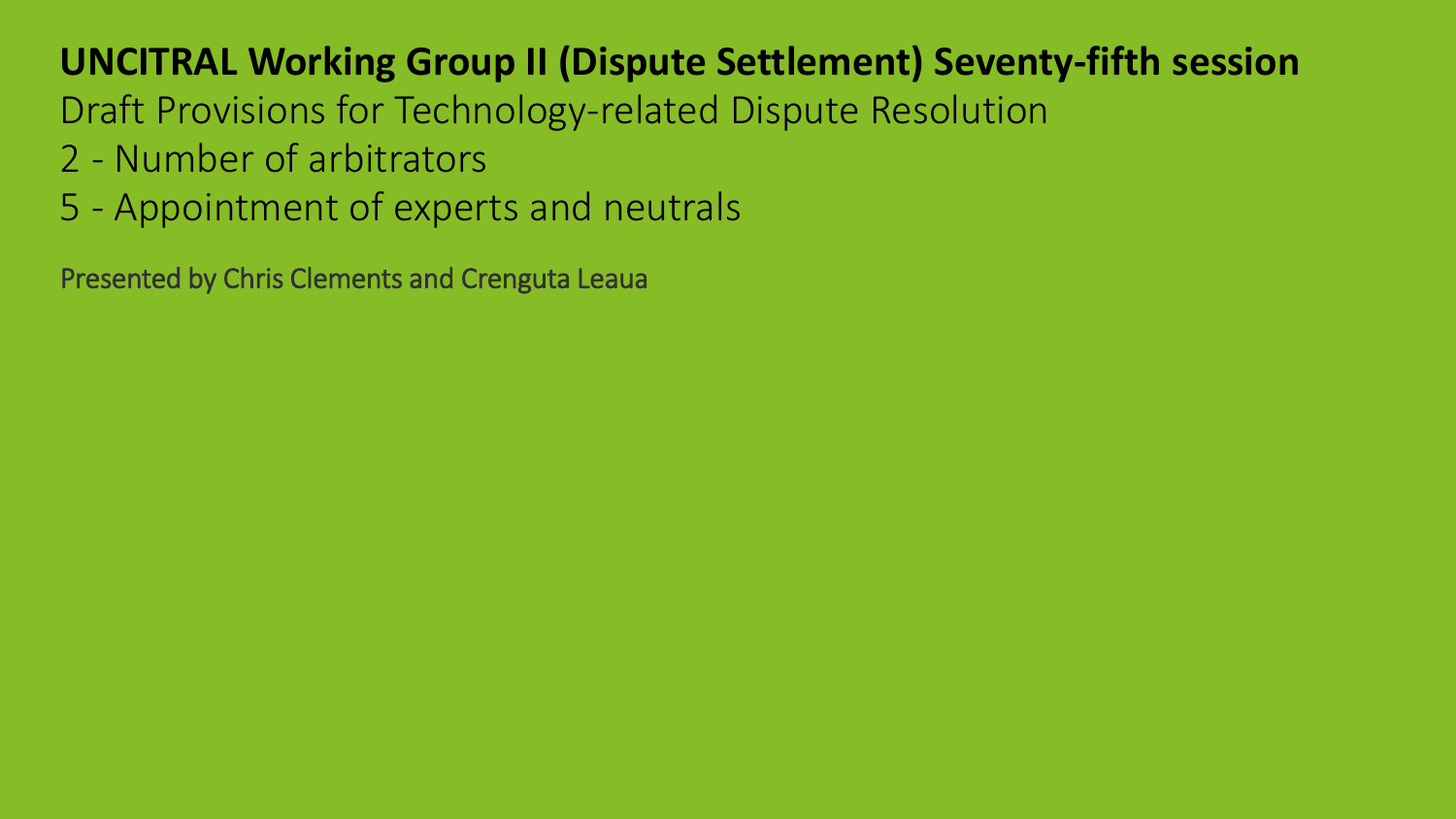Draft Provisions for Technology-related Dispute Resolution Introduction

#### Introduction

- 2 Number of arbitrators
	- Number of arbitrators

# 5 - Appointment of experts and neutrals

- When and why would an arbitral tribunal or party (with the permission of the arbitral tribunal) appoint an expert/neutral or and expert determiner?
- Who would be able to instruct an expert and what considerations should be given?
- Confirmation of an experts independence
- What information will the expert be able to use in the provision of their opinion?
- How can the expert's report be used?
- Are and expert's findings binding?
- How will the expert or neutral present their evidence?
- Who pays for the expert?
- When would you use and expert determination rather than an expert or neutral?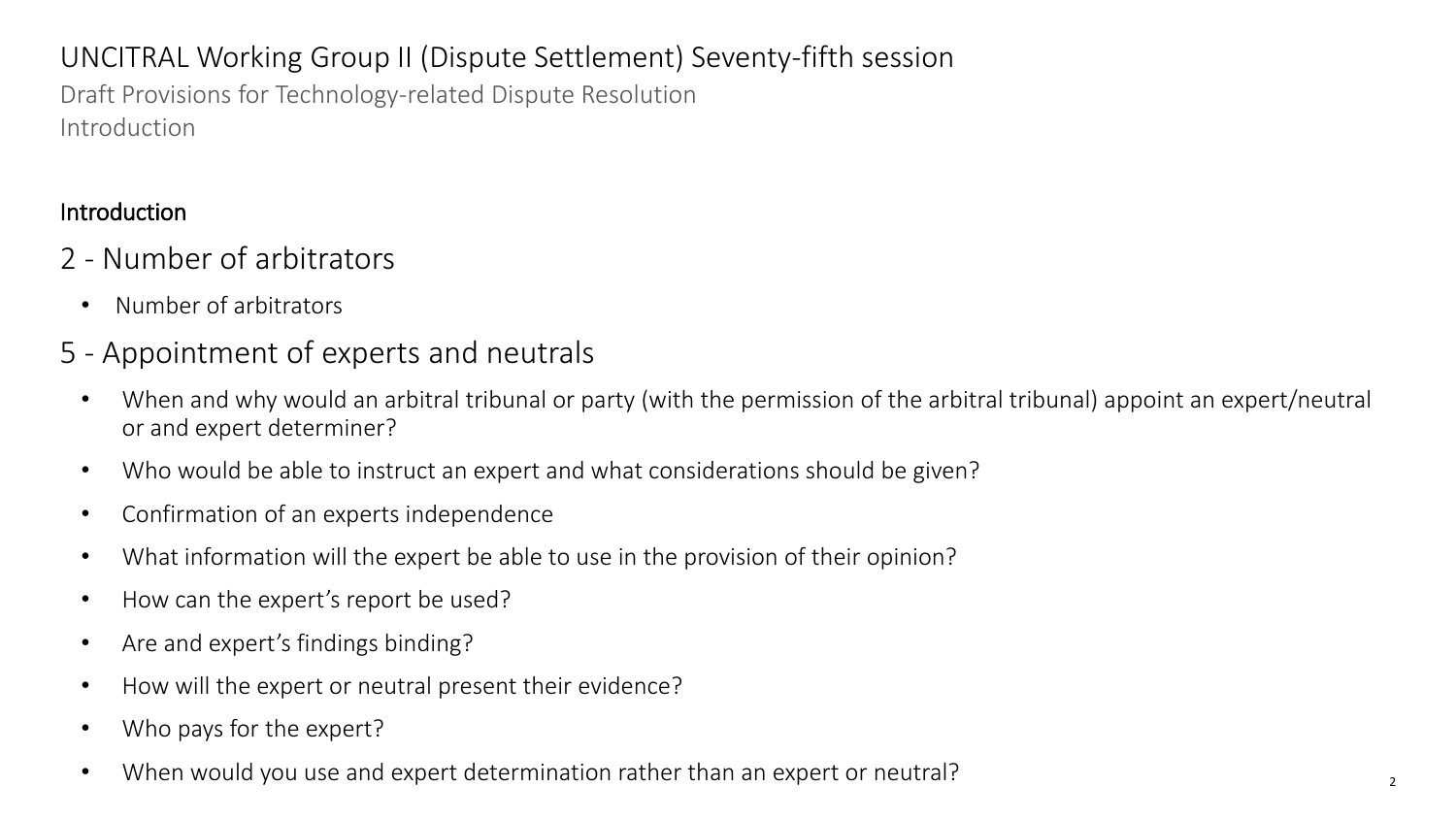Draft Provisions for Technology-related Dispute Resolution

2 - Number of arbitrators (1 of 1)

Unless otherwise agreed by the parties, there shall be one arbitrator.

If the parties have not agreed on the number of arbitrators, the default should be a sole arbitrator as proceedings involving an arbitral tribunal composed of more than one arbitrator may be less expeditious. This would be in line with article 7 of the UNCITRAL Expedited Arbitration Rules (the "Expedited Rules"). For the appointment of the sole arbitrator, the mechanism provided in article 8 of the Expedited Rules could apply

In the interest of expediency and efficiency, the default position should be to appoint only a single arbitrator.

However, consideration should be given to availability, as well as technical and financial expertise.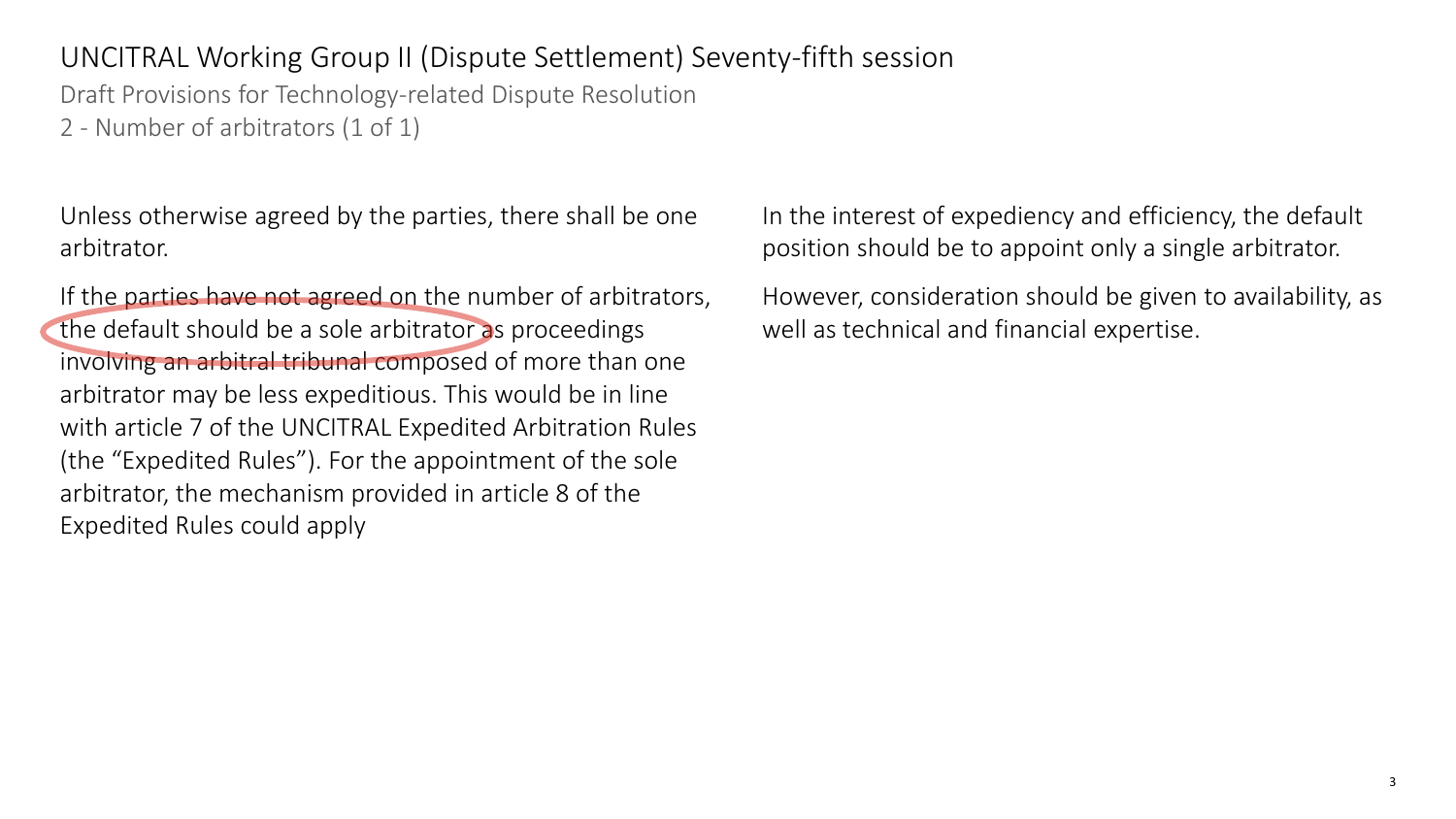Draft Provisions for Technology-related Dispute Resolution

5 - Appointment of experts and neutrals (1 of 9)

1.Considering the needs and complexities of the dispute, it may be appropriate and necessary to appoint experts and neutrals to expeditiously assist the arbitral tribunal with matters such as the details and scope of the technology in dispute or the intricacies of damage calculations, and to provide an expert determination on specific issues. A party may request permission to appoint such an expert or neutral or the arbitral tribunal may determine that such assistance is required.

When and why would an arbitral tribunal or party (with the permission of the arbitral tribunal) appoint an expert/neutral or and expert determiner?

- a) Our drafting highlights that it may be appropriate to appoint and expert on issues regarding the substance or merits of the case, for example when there are complex technological, legal or financial issues. However, the use of may is intended to indicate that it will not always be the right solution due to the experience of the arbitral tribunal and/or counsel or possible in the time available.
- b) The Draft Provisions are designed for a swift resolution to those issues that require specific expertise. NB that this may result in procedural issues for the arbitral tribunal, such as how the procedure should be divided and to what extent discovery should be conducted etc.
- 4 c) In addition to expert or neutral evidence on specific issues, the Draft Provisions, also allow for expert determination on specific issues (also see paragraph 9 below).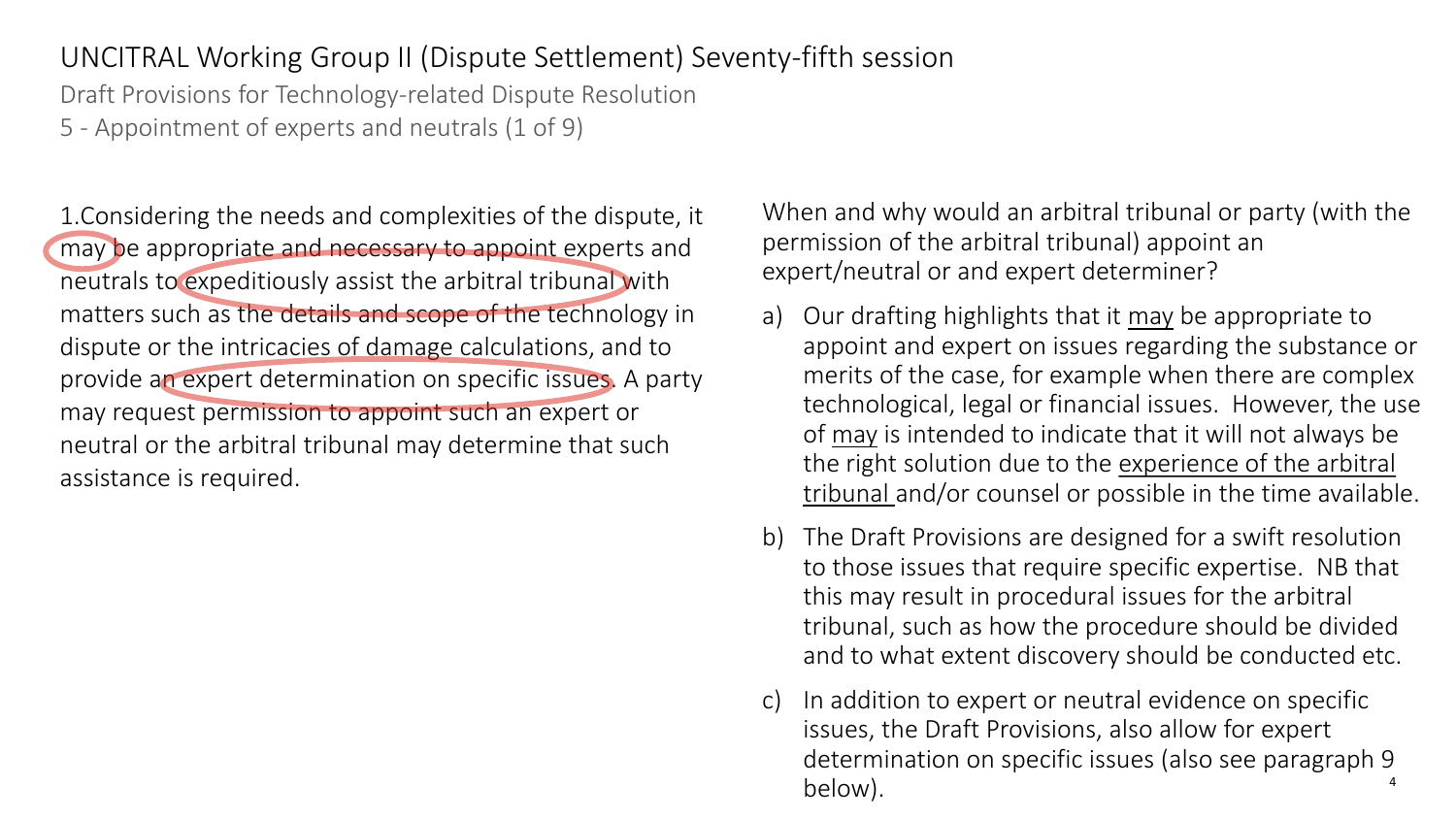Draft Provisions for Technology-related Dispute Resolution

5 - Appointment of experts and neutrals (2 of 9)

2. When so required, the arbitral tribunal will provide additional or alternative directions, including but not limited to directions for the service of written evidence from the appointed expert or neutral. When providing such directions, consideration shall be given to the following:

(a) Accessibility of the parties to counsel with the appropriate technological and related fields expertise;

(b)The type of a suitable independent expert or neutral, the need for technical and/or damage-based expertise and other qualifications, and geographic locations;

(c) The experience and qualification of the arbitrator(s);

(d) Any time frame including those agreed between the parties;

(e)The structure of the expert determination process and timetable of matters subject thereof (including discovery and the scope of discovery); and

(f) Any enhanced confidentiality or data-security requirements.

Who would be able to instruct an expert and what considerations should be given?

- a) Only the arbitral tribunal can confirm the appointment of an expert or neutral.
- b) When giving that order the arbitral tribunal should consider:
	- − Whether the expert is needed based on the expertise of the parties, counsel, tribunal etc;
	- − The information to be provided and any issues of confidentiality (e.g. EU data protection rules or intellectual property or commercially sensitive documents); and
	- − The timeframe for the provision of expert evidence in order to maintain momentum in the hearing.

NB there is a small typographic error in the draft.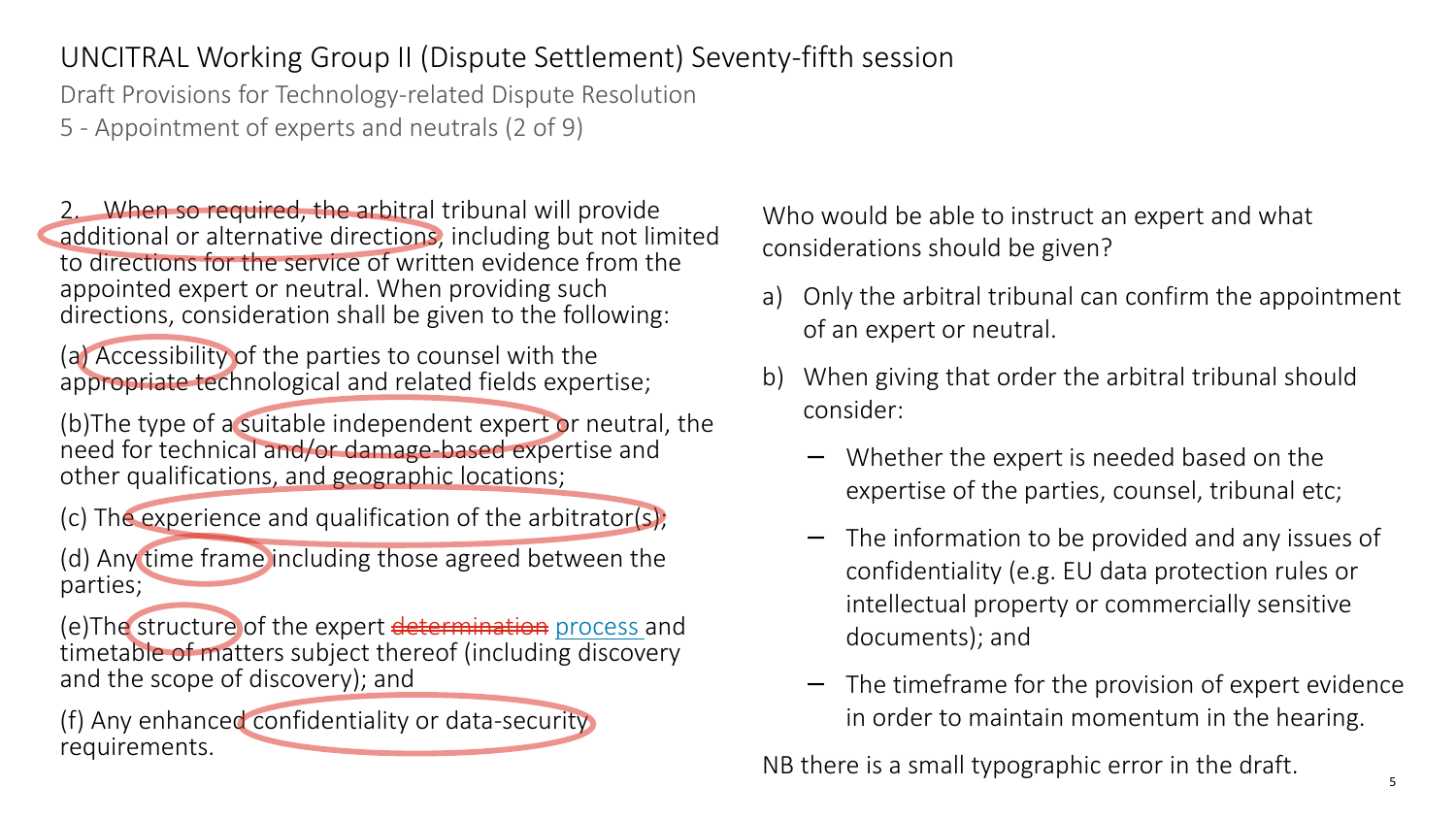Draft Provisions for Technology-related Dispute Resolution

5 - Appointment of experts and neutrals (3 of 9)

3.An expert or neutral appointed by the arbitral tribunal shall be independent of the parties and shall submit a signed declaration to that effect in its report.

It should go without saying that any expert, whether appointed by a party or the arbitral tribunal should be demonstrably independent of all parties to the arbitration such that there are no conflicts of interest (actual or perceived and both personally or with their wider business) that would prevent them giving an unbiasedd opinion to the arbitral tribunal.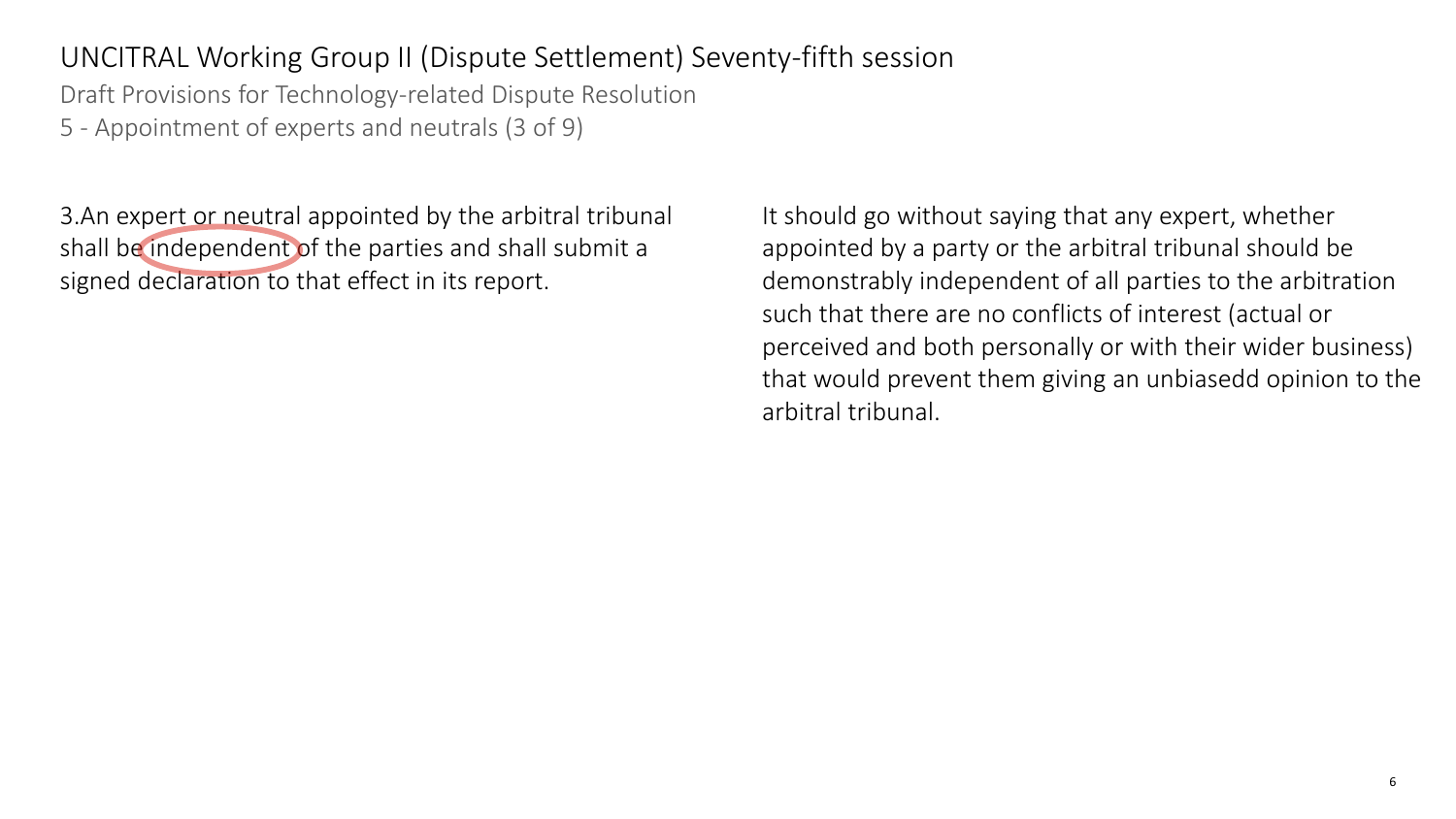Draft Provisions for Technology-related Dispute Resolution

5 - Appointment of experts and neutrals (4 of 9)

4. The parties will provide the expert or neutral with all relevant information, documentation, coding, and products, including the organization of site visits if necessary. If a party fails to do so, the arbitral tribunal may order such access as appropriate to the circumstances.

What information will the expert be able to use in the provision of their opinion?

a) Experts will want as much information as possible, however, in order for the arbitration to proceed expeditiously, the arbitral tribunal should restrict that information to that which is needed.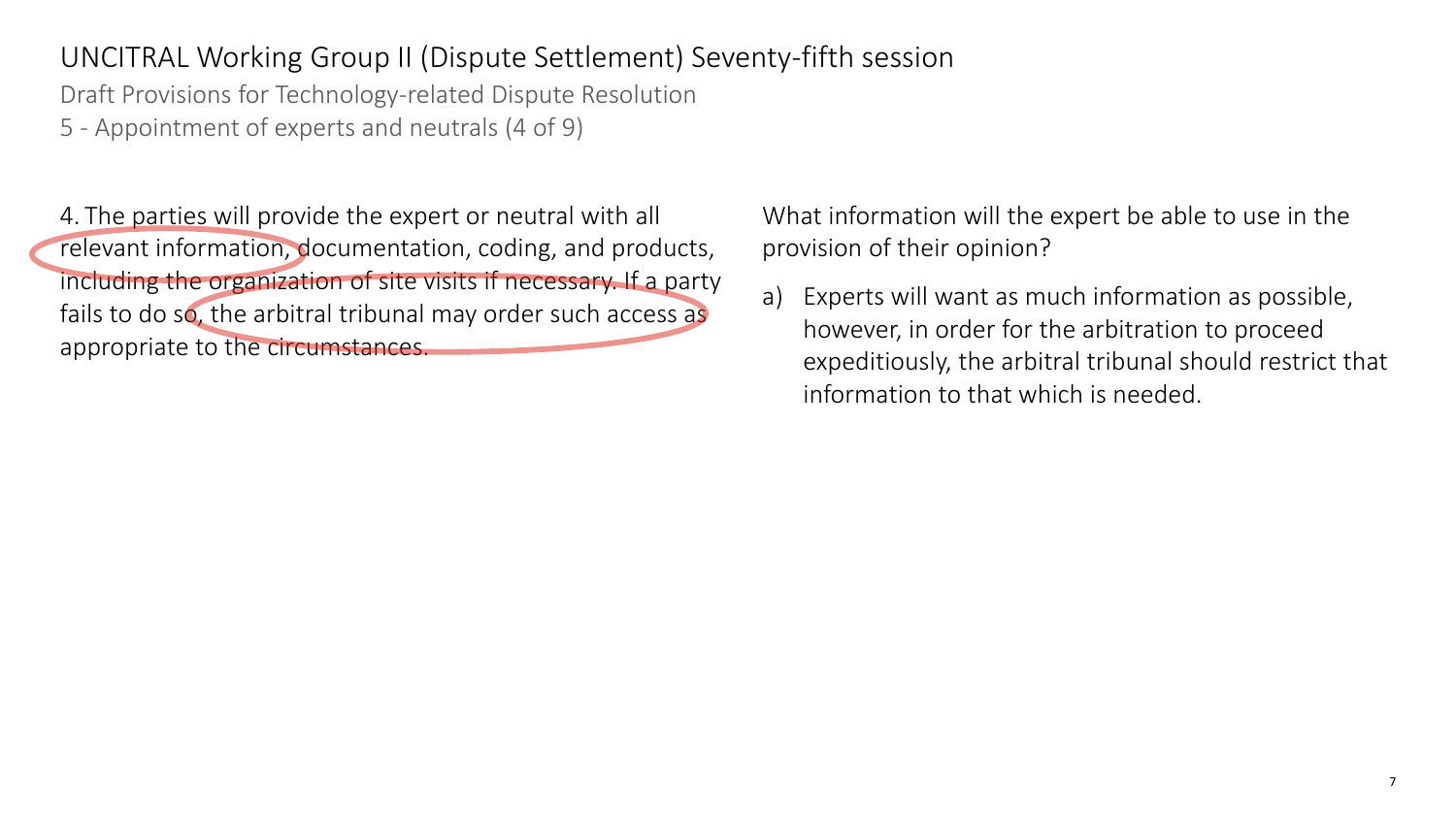Draft Provisions for Technology-related Dispute Resolution

5 - Appointment of experts and neutrals (5 of 9)

5.Unless otherwise agreed by the parties and subject to any applicable law, the expert or neutral's report shall be admissible in any judicial or arbitral proceedings between the same parties.

How can the expert's report be used?

a) In order to mitigate costs, the expert should expect their report to be used in other relevant proceedings between the same parties.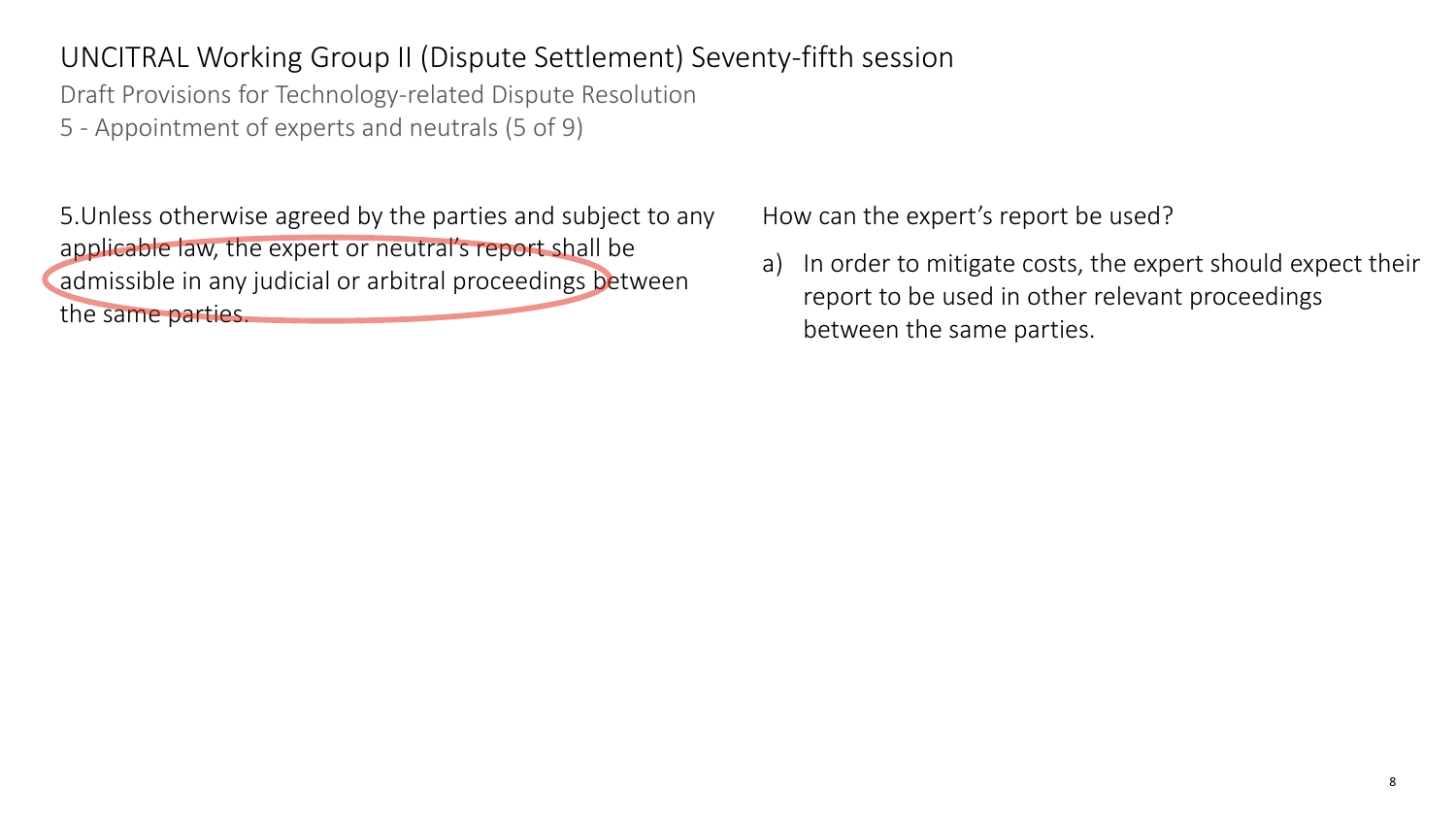Draft Provisions for Technology-related Dispute Resolution

5 - Appointment of experts and neutrals (6 of 9)

6.The expert or neutral's findings are not binding on either party. However, the findings can be used by the parties as a basis for negotiations with a view to reaching a settlement of their dispute or narrowing their differences.

Are and expert's findings binding?

a) The expert or neutral is providing assistance to the tribunal and, therefore, any findings cannot be binding. If a binding option is sought then the parties should consider the use of expert determination (see the discussion of paragraph 9 below).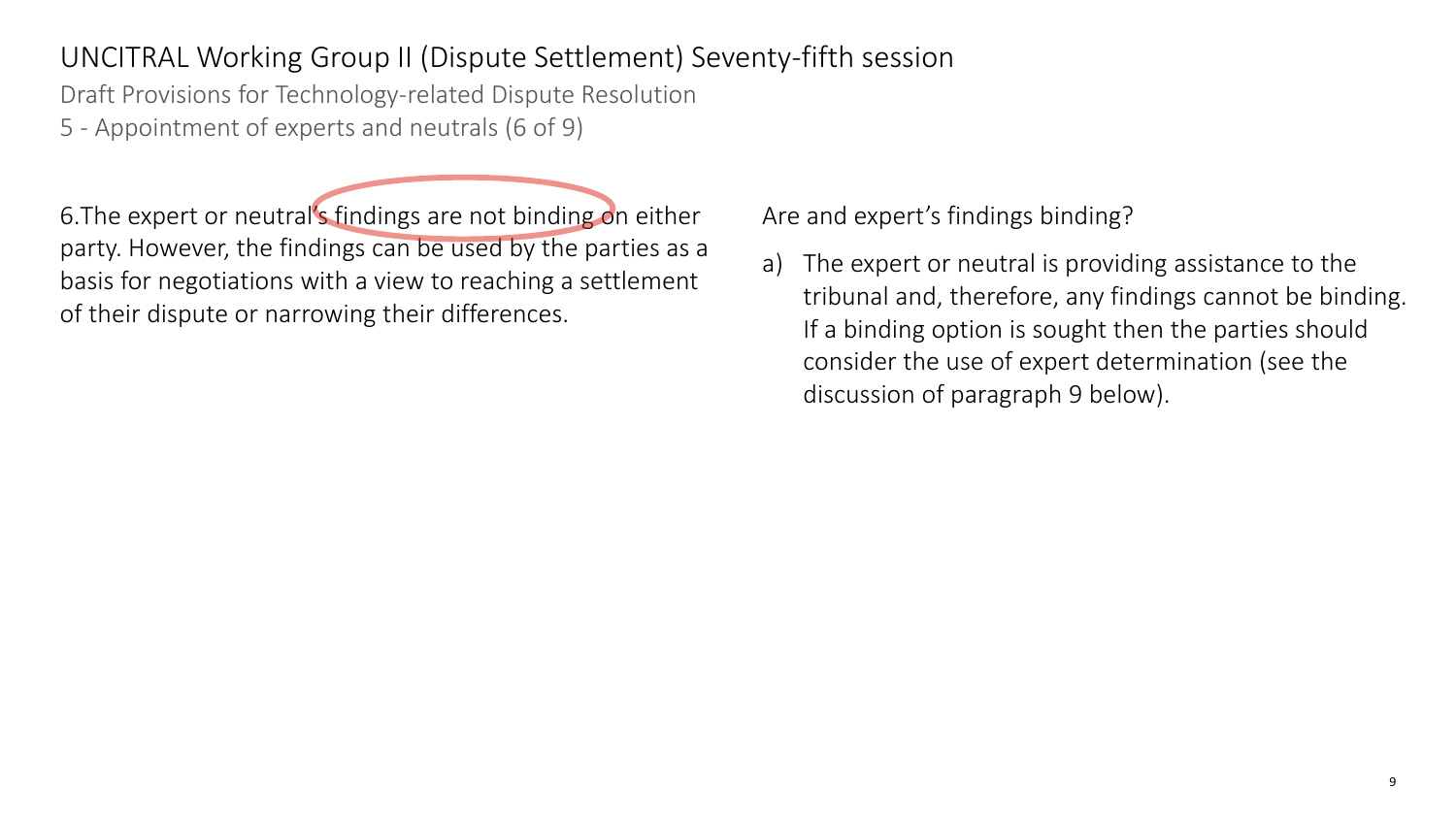Draft Provisions for Technology-related Dispute Resolution

5 - Appointment of experts and neutrals (7 of 9)

7.If asked by any party, or ordered by the arbitral tribunal, the expert or neutral shall attend any hearing/pre-hearing at which reasonable and relevant question may be put to them about their report.

How will the expert or neutral present their evidence?

- a) An expert will prepare a written report addressed to the Tribunal.
- b) An expert should expect to be called to attend any relevant hearing and talk to their evidence and have that evidence tested by the arbitral tribunal and counsel.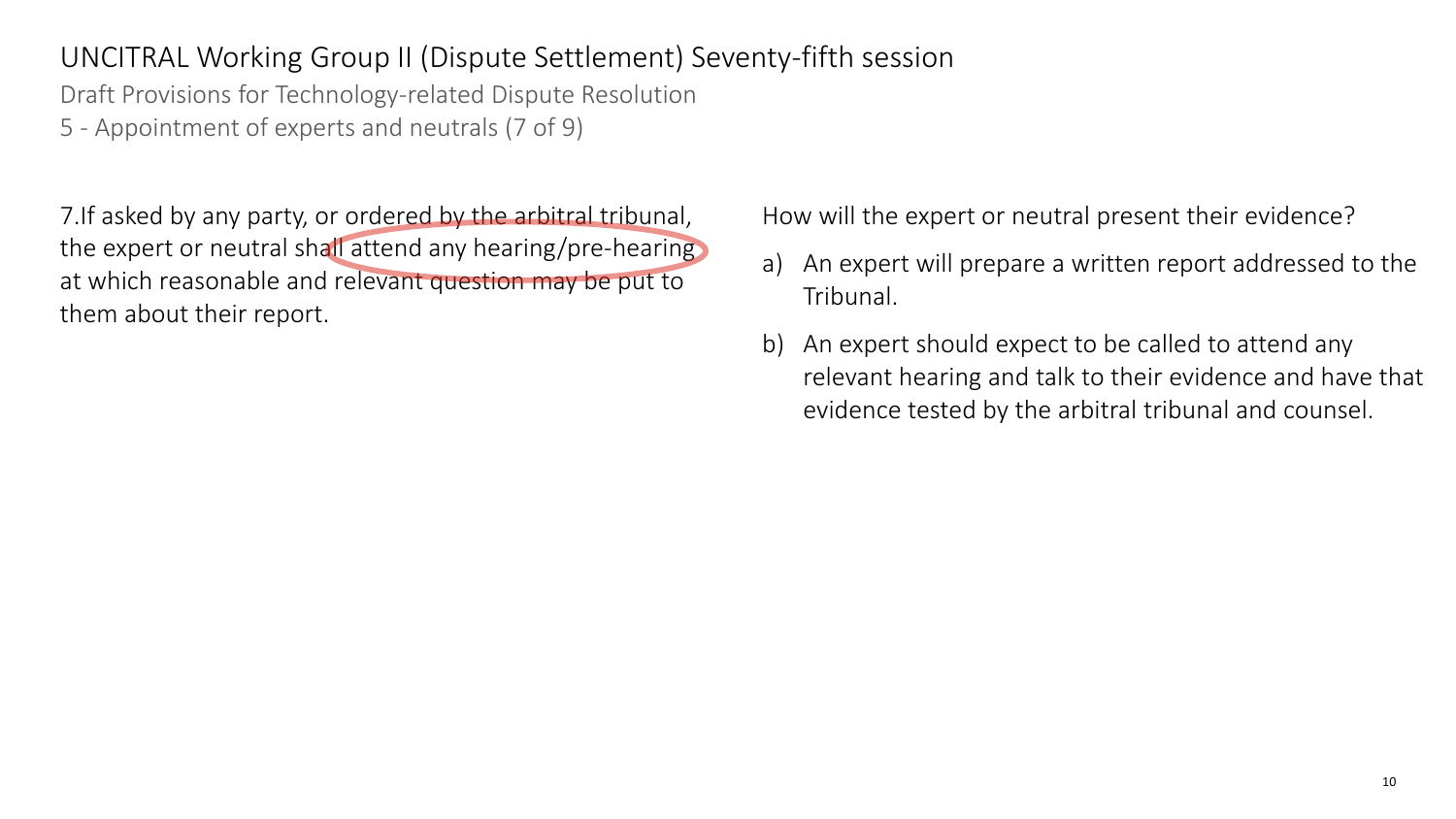Draft Provisions for Technology-related Dispute Resolution

5 - Appointment of experts and neutrals (8 of 9)

8.The fees and expenses of any expert or neutral appointed by the arbitral tribunal shall form part of the cost of arbitration.

Who pays for the expert?

- a) An expert or neutral appointed by the tribunal will be paid as part of the costs of the arbitral hearing.
- b) Any party appointed experts would be paid for by the appointing party.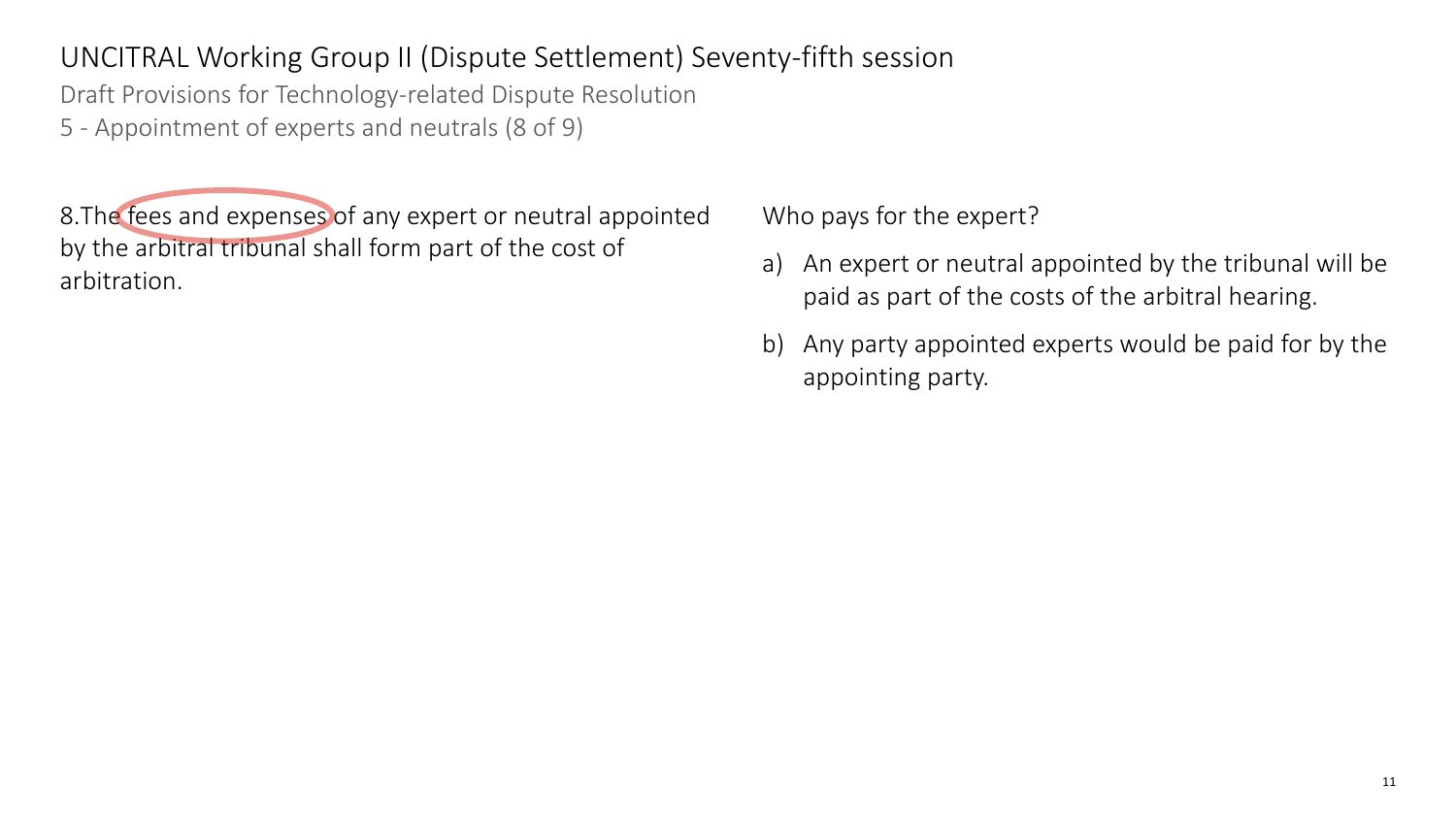Draft Provisions for Technology-related Dispute Resolution

5 - Appointment of experts and neutrals (9 of 9)

9.Subject to any applicable law, the parties may agree on, or the arbitral tribunal may direct the use of an early determination or neutral evaluation on one or more aspects of the dispute. In that case, the expert or neutral's findings shall constitute a contractually binding expert determination for the relevant aspects of the dispute. For the avoidance of doubt, such an expert or neutral is not an arbitrator, and their findings are not enforceable as an arbitral award.

When would you use and expert determination rather than an expert or neutral?

Some issues are binary (an accounting treatment is right or wrong) or specific (does an aspect of technology work or not) and it can be helpful to have a contractually binding expert determination rather than taking the point further at a tribunal hearing, thus saving time and costs.

However, a determination differs from an arbitration as it is not enforceable under the New York Convention or local arbitration rules but is, instead, contractually binding on the parties.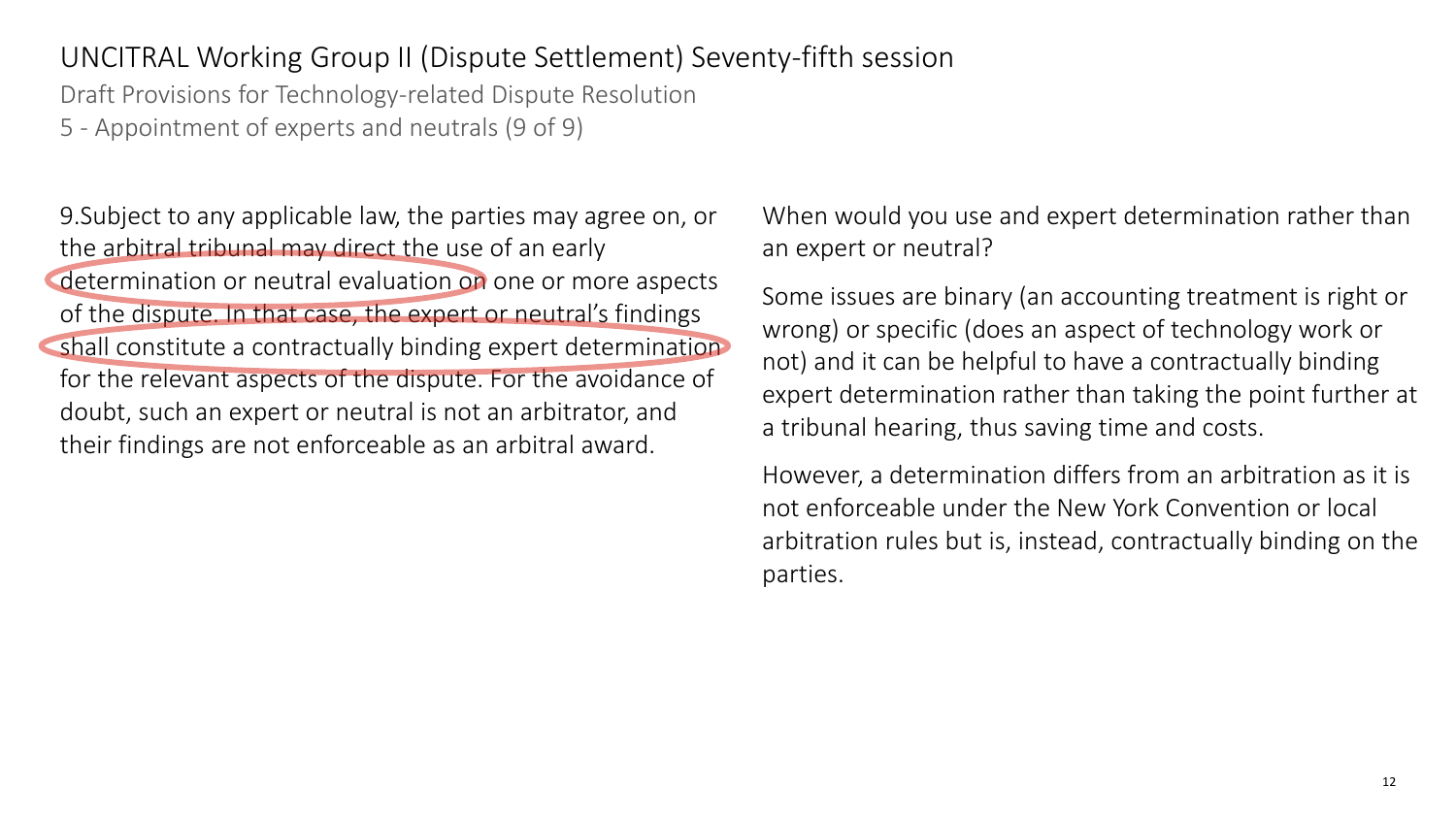# UNCITRAL Working Group II (Dispute Settlement) Seventy-fifth session Draft Provisions for Technology-related Dispute Resolution Summary

#### **Summary**

The framework provides guidance where, when, who, how and why experts, neutrals and expert determiners can by effectively, expeditiously and appropriately used to assist an arbitral tribunal.